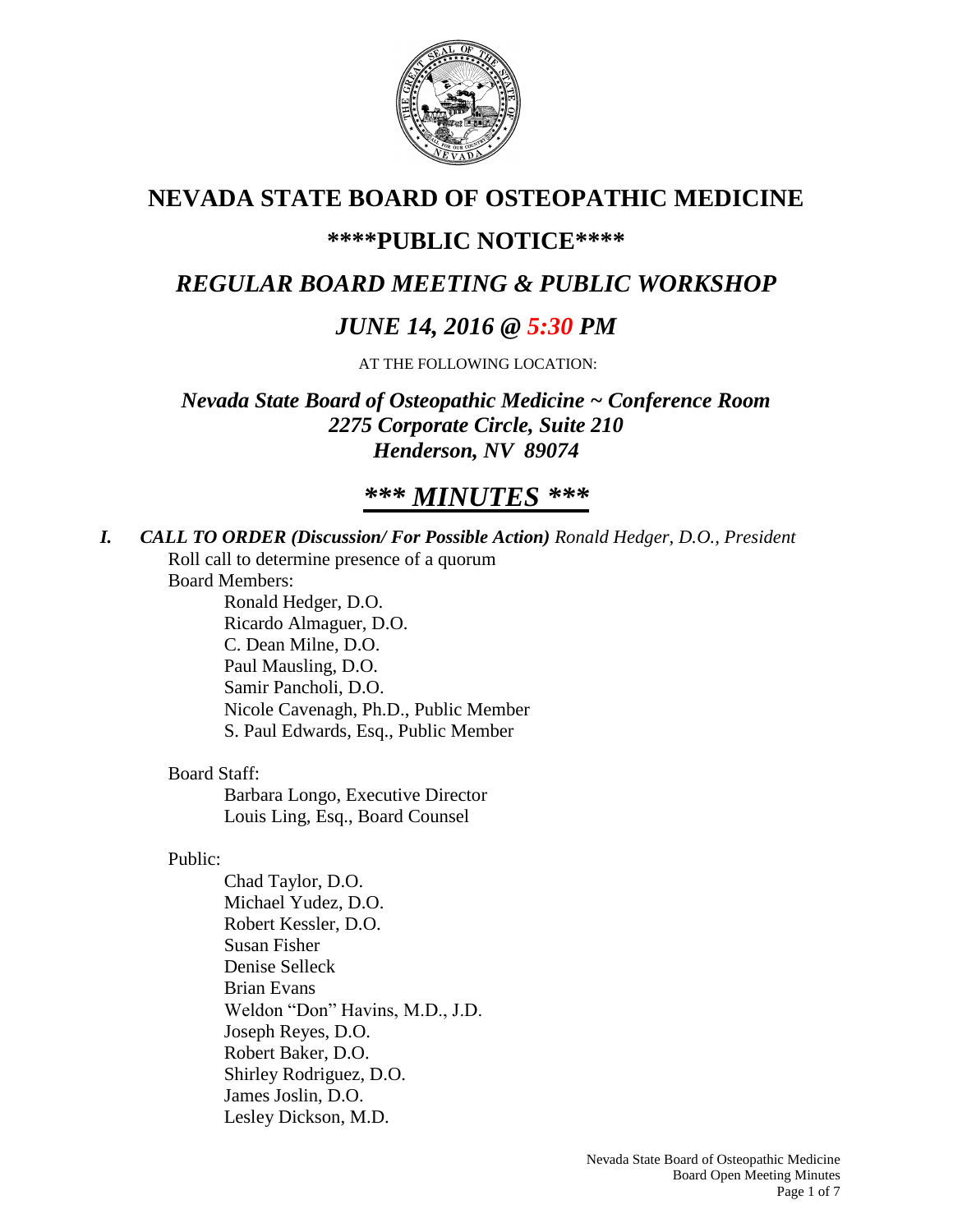## *II. PUBLIC COMMENT*

**NOTE**: *Prior to the commencement and conclusion of a contested case or a quasi-judicial proceeding that may affect the due process rights of an individual, the board may refuse to consider public comment. See NRS 233B.126* No Comments.

## *III. APPROVAL OF BOARD MEETING OPEN MINUTES FROM MAY 10,*

*2016, (Discussion/For Possible Action) Ronald Hedger, D.O., President*

A motion was made by Dr. Cavenagh to approve the minutes from 05/10/16, seconded by Mr. Edwards; there being no discussion, the minutes were approved by the Board.

## *IV. CONSENT AGENDA TO GRANT LICENSURE FOR OSTEOPATHIC PHYSICIANS & PHYSICIAN ASSISTANTS (Discussion/ For Possible Action) Ronald Hedger, D.O., President*

Under this item the Board may consider the recommendations of the Executive Director and/or President to grant licensure to the below listed applicants. The Board may remove any applicant's name from the consent motion, but may not discuss the contents of the application for licensure without the applicant present following proper notice pursuant to the open meeting law.

Consent agenda to grant FULL LICENSURE to the following applicants:

### **Osteopathic Physician Name Specialty**

Carmen Alfonso, D.O. **OB/GYN** Matthew Fain, D.O. **Internal Medicine** Cheryl Martin-Profit, D.O. – Reinstatement OB/GYN Christina Mota, D.O. Family Medicine Maria Perez-Johnson, D.O. - Endorsement Pediatrics

Alisa Gifford, PA-C Dana Forte, D.O. Susan Morgan, PA-C Carrie Hersh, D.O.

**Special Event Specialty** Shino Bay Aguilera, D.O. Dermatology

### **Effective 07/01/16:**

Amy Bliss, D.O. Emergency Medicine Elizabeth Bollenbacher, D.O. Internal Medicine Jared Brummel, D.O. **Orthopedic Surgery** Sahmon Chinichian, D.O. Ophthalmology Derek Crouch, D.O. **Family Medicine** Ricardo Cruz, D.O. **Family Medicine** Richard Curren, D.O. **Family Medicine** John Hopkins, D.O. Emergency Medicine Gregg Kling, D.O. Emergency Medicine Amy Lefferdink Jennings, D.O. Anesthesiology Eric Lindvall, D.O. - Endorsement Corthopedic Surgery Andrew Liu, D.O. Internal Medicine Amy McDonald, D.O. **OB/GYN** Jenine Paner-Bansi, D.O. Family Medicine Paul Paradiso, D.O. **Internal Medicine** 

## **Physician Assistant Supervising Physician**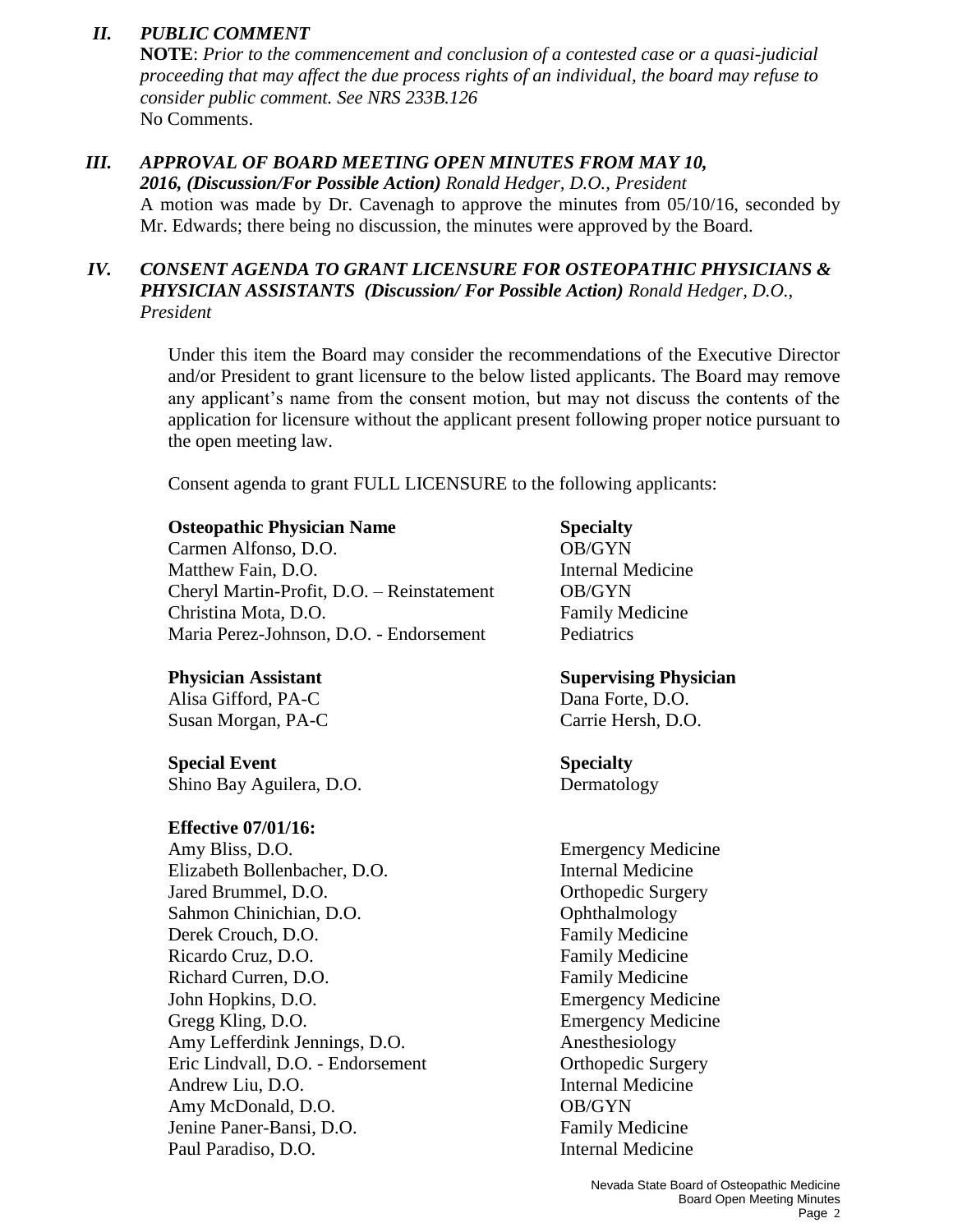Elizabeth Phung-Hart, D.O. Internal Medicine Jesse Reinking, D.O. Psychiatry Jason Remick, D.O. Emergency Medicine Kirsta Schoeff, D.O. Pediatric Ophthalmology Alexis Stephens, D.O. Dermatology Adrienne Szeto, D.O. Neurology Alan Taylor, D.O. Compared a Compared Alan Taylor, D.O. Alexander Udell, D.O. Internal Medicine Christopher Ward, D.O. - Endorsement Internal Medicine Lynsey Zuar, D.O. Pediatrics

### **Special Licenses NRS.633.411**:

Azaan Akbar, D.O. Valley - Internal Medicine Thanh Cao, D.O. Valley - Internal Medicine Steven Carter, D.O. Valley - Internal Medicine Debbie Dennis, D.O. UNSOM - Psychiatry Reno Berj Dermendjian, D.O. Valley – Internal Medicine Sonia Garcia-Jayne, D.O. Valley – Family Medicine Dyllen Grossman, D.O. Valley – Internal Medicine Alvin Ha, D.O. Valley - Internal Medicine Victor Hoang, D.O. Valley – Orthopedic Jason Hoffman, D.O. Valley – Orthopedic Ryan Huang, D.O. Valley – Family Medicine George Jeung, D.O. Valley – Internal Medicine Amanda King, D.O. UNSOM – Psychiatry LV Michelle Lin, D.O. Valley – Family Medicine Jed Lowe, D.O. Valley - Internal Medicine Andreea Marina, D.O. UNSOM – Psychiatry LV Micheal McGrew, D.O. Valley – Family Medicine Winnie Nhan, D.O. Valley - Internal Medicine Priyanka Patel, D.O. Valley - Internal Medicine Tyler Peterson, D.O. Valley – Family Medicine Amanda Pham, D.O. UNSOM – Psychiatry LV Daniel Psoinos, D.O. UNSOM – Psychiatry Reno Michael Sheinin, D.O. Valley - Internal Medicine Joseph Telliard, D.O. Valley – Internal Medicine Christopher Tonthat, D.O. Valley – Internal Medicine Aric Tucker, D.O. Valley – Internal Medicine Arielle Von Strolley, D.O. Valley – Neurology Alan Walsh, D.O. Valley – Internal Medicine Tarris Webber, D.O. Valley – Internal Medicine Nancy Yan, D.O. UNSOM – Psychiatry Reno Garet Zaugg, D.O. Valley - Neurology

Jonathan Chiang, D.O. UNSOM – Family Medicine LV Edward Co, D.O. UNSOM – Internal Medicine LV Neal Foley, D.O. Mountain View – General Surgery Steven Jorgensen, D.O. UNSOM - Family Medicine – Reno Devone Mansour, D.O. UNSOM – General Surgery Andrew Ockuly, D.O. UNSOM – General Surgery Peter Park, D.O. UNSOM – Internal Medicine Reno Tyler Primavera, D.O. UNSOM – Internal Medicine Reno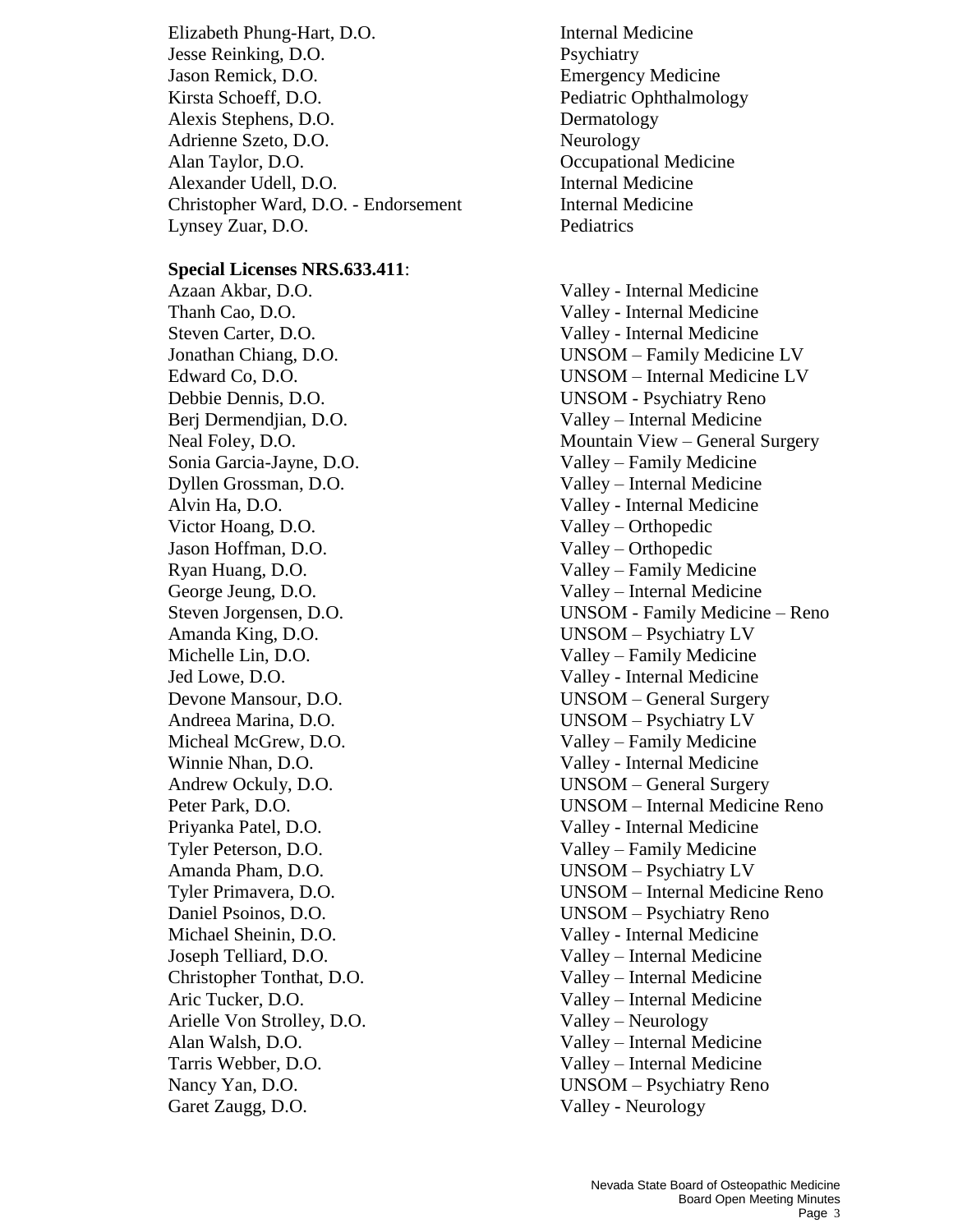A motion was made by Dr. Milne to approve the above licensees as listed above, seconded by Dr. Cavenagh, there being no discussion; the licenses were approved by the Board.

### *V. +FULL LICENSURE FOR OSTEOPATHIC PHYSICIAN CHAD TAYLOR, D.O., (personal appearance), (Discussion/For Possible Action/Board may go into closed* **session** *pursuant to NRS 241.030 to move to a closed session because the discussion will have to do with this applicant's character, alleged misconduct, professional competence, or similar items). Ronald Hedger, D.O., President*

Dr. Hedger asked Dr. Taylor if he would like to go into a closed session. Dr. Taylor requested the closed session. A motion was made and passed to go into closed session. A motion was made by Dr. Cavenagh to go back into open session, seconded by Dr. Milne, and approved by the Board. Dr Pancholi made a motion to approve licensure, seconded by Dr. Cavenagh; there being no discussion, the license was approved unanimously by the Board.

### *VI. +FULL LICENSURE FOR OSTEOPATHIC PHYSICIAN MICHAEL YUDEZ, D.O., (personal appearance), (Discussion/For Possible Action/Board may go into closed* **session** *pursuant to NRS 241.030 to move to a closed session because the discussion will have to do with this applicant's character, alleged misconduct, professional competence, or similar items). Ronald Hedger, D.O., President*

Dr. Hedger asked Dr. Yudez if he would like to go into a closed session. Dr. Yudez requested the closed session. A motion was made and passed to go into closed session. Dr. Milne made a motion to go back into open session, seconded by Dr. Cavenagh, and approved by the Board. Dr Cavenagh made a motion to approve licensure, seconded by Mr. Edwards; there being no discussion, the license was approved unanimously by the Board.

### *VII. + CONSIDERATION/APPROVAL OF REMEDIATION AGREEMENT AND ORDER REGARDING MITCHEL PHILLIPS, D.O., IBM PAUL MAUSLING, D.O., (Discussion/For Possible Action/Board may go into closed* **session** *pursuant to NRS 241.030 to move to a closed session because the discussion will have to do with this applicant's character, alleged misconduct, professional competence, or similar items). Ronald Hedger, D.O., President*

Mr. Ling explained the remediation agreement was intended to remediate those deficiencies that were found in the investigation. The Board Staff and IBM will work with Dr. Phillips to make sure that his practice is improving as a result of this remediation. A motion was made by Dr. Milne to approve the remediation agreement, seconded by Dr. Cavenagh; after some discussion, the remediation agreement was approved by Dr. Hedger, Dr. Milne, Dr. Cavenagh, and Dr. Almaguer with Dr. Pancholi and Mr. Edwards opposed. The motion passed.

### *VIII. + CONSIDERATION/APPROVAL OF SETTLEMENT AGREEMENT AND ORDER REGARDING ROBERT TOLEDO, D.O., IBM NICOLE CAVENAGH, Ph.D., (Discussion/For Possible Action/Board may go into closed* **session** *pursuant to NRS 241.030 to move to a closed session because the discussion will have to do with this applicant's character, alleged misconduct, professional competence, or similar items). Ronald Hedger, D.O., President*

Mr. Edwards recused himself from this agenda item because of his involvement with the matter in his capacity as counsel for the Board of Pharmacy. Mr. Ling explained the settlement agreement and that it would be reportable to the NPDB. Dr. Toledo is obstetrician and gynecologist. He had a sister-in-law who got into a business called Henderson Wellness and Colonic. The investigation found several deficiencies regarding this company such as that Dr. Toledo had pre-signed prescription forms and basically had no medical involvement at all. Mr. Ling explained that under the terms of the Settlement, Dr. Toledo will be allowed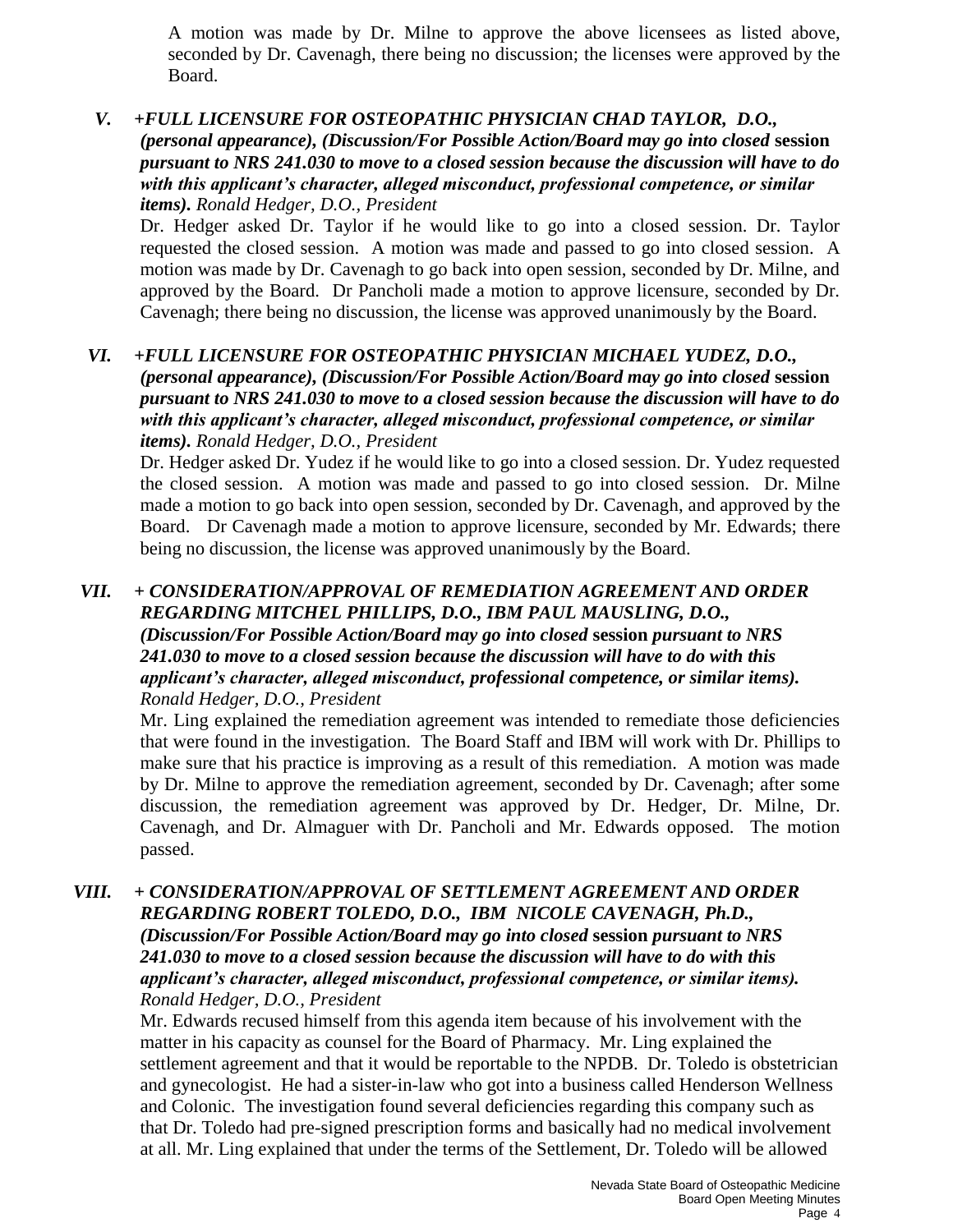to continue to be involved with Henderson Wellness and Colonic as long as he satisfies the conditions that are in the agreement. Dr. Toledo is also working with the Pharmacy Board regarding its concerns. Dr. Hedger asked for a motion to approve the agreement. Dr. Pancholi stated that he had a concern that Dr. Toledo can have someone else practicing medicine and we are not doing more than this. Dr. Milne agreed and expected that the practice would be closed. Mr. Ling explained that we are following the pattern that the Board has approved in the past. Dr. Hedger asked why the Board cannot add that he cannot run a medi-spa for six months. Dr. Pancholi opined that he did not have a specific recommendation other than that there needed to be more of a fine than \$5000. Dr. Hedger asked what Dr. Pancholi and Dr. Milne would like to see as a sanction if they were opposed to the agreement. Mr. Ling stated that we would have to go back to the attorney for renegotiation of the agreement. The option is to accept or reject this agreement. If the Board rejected the agreement, then the Board can talk about what it wants to see beyond what was already in the agreement. Dr. Hedger asked if someone would like to propose a motion. A motion was made by Dr. Mausling to approve the agreement. The motion to approve the settlement agreement failed for lack of a second.

### *IX. PUBLIC WORKSHOP: DISCUSSION/CONSIDERATION/POTENTIAL ACTION REGARDING R069-16 DRAFT REGULATORY LANGUAGE ADDRESSING THE USE OF OPIOID ANALGESICS IN THE TREATMENT OF PAIN, (Discussion/For Possible Action), Ronald Hedger, D.O., President*

Mr. Ling explained that the intent of the regulation workshop was to receive comments from the public regarding the draft regulation language and then if the Board decided at the end of this to continue to pursue the regulation, then there would be a motion to that effect; the next step would be a formal regulation hearing. At that hearing the Board would decide whether or not to adopt the regulation. The Legislative Counsel Bureau had already worked on these regulations, but LCB's version could not be presented to the Board because we did not get them in time to put them in the Board materials so that is not what we publicly noticed. Mr. Ling noted that the LCB had but done some extensive work on the language. For example, Section 1 has been removed by the LCB. LCB had also changed the definition of "intractable pain." The rest of the regulation LCB had largely left structurally in place. Ms. Longo asked the public to come to the font of the table, state their name, and then make their comment. Dr. Hedger asked if there were any comments.

Robert Kessler, DO commented on several sections and stated that the state does not have enough pain management specialists in Nevada to have all patients go to pain management specialist.

Joseph Reyes, DO is a pain management specialist who has been in practice since 2004 and since 2011 in the State of Nevada. From a pain management standpoint, there is a lot of pressure that is coming from the State and locally, practitioners are always worried about DEA compliance. There is a large opioid problem here in Nevada. Sometimes it takes more than 90 days to completely treat a patient. He asked if the Board has someone in the pain management field as a reference when needed.

Denise Selleck, Nevada Osteopathic Medical Association. The NOMA Board asked her to appear tonight to state that a lot of these things are very onerous when you are talking about a family physician who is doing a limited number of pain management patients and then refer them out to a pain management physician and that there is concern of the number of pain management physicians available.

Weldon "Don" Havins, MD, identified that this Board already has a law that states this Board has the discretion to determine if there is excessive prescribing and that the Board can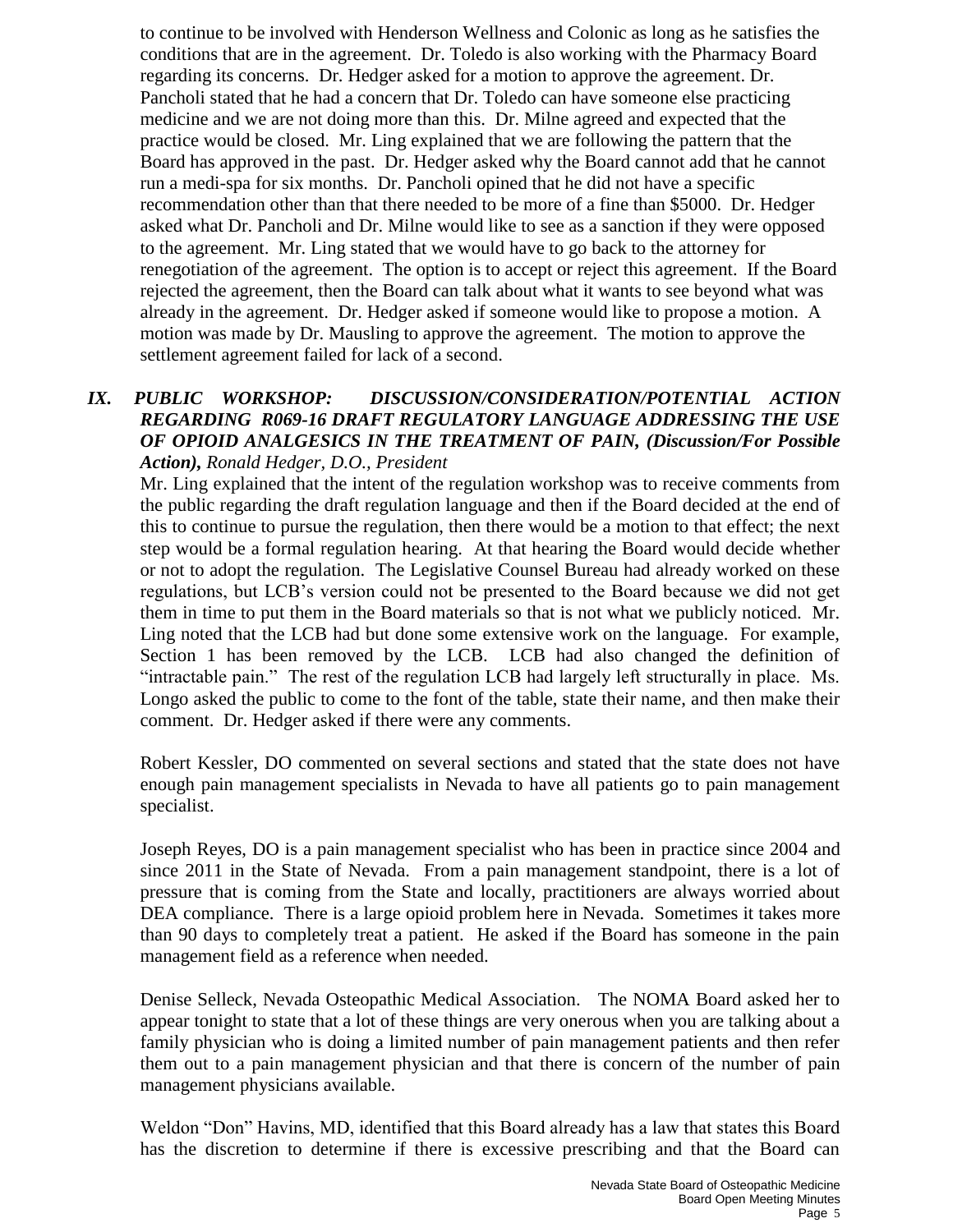discipline a physician appropriately. The regulation under consideration will limit the Board somewhat because there has to be a specific violation of these regulations. He recommended the Board put this aside and wait until the Governor's task force.

Lesley Dickson, MD, the Executive Director of the Nevada Psychiatric Association. She wanted to say that she does do PMP reports on her patients and they are so miserable from their withdrawals from medications. A lot of her patients are getting their medications from the streets. Some patients are selling their hydrocodone for street drugs or just for money.

Dr. Hedger closed the public comment period and invited Board member comments.

Mr. Edwards stated that he did not agree with all of the comments tonight. His biggest concern working with the Pharmacy Board is that the perception is that the Boards are not doing sufficient work. He felt that if we had regulations in place that we would be in a better position to make an argument that we are doing something and to let our methods run their course to see if they work.

Dr. Hedger stated that we have to have something to show the legislature.

Dr. Cavenagh made comments of the legislative process.

Dr. Pancholi agreed with the comments made by the participants.

Dr. Milne recommended that the Board wait and see what the Legislature decided.

Dr. Almaguer felt that the Board needed to take a stance before the Governor or Legislature does.

Dr. Mausling agreed with Dr. Almaguer.

Dr. Hedger thanked everyone for their comments and requested a motion. A motion was made by Mr. Edwards to move to public hearing, seconded by Dr. Almaguer; there was some discussion. Dr. Hedger asked for all those in favor of moving this to public hearing which will involve further discussion and modifications on it. The motion was approved by Dr. Hedger, Dr. Almaguer, Dr. Milne, Dr. Cavenagh, and Mr. Edwards with Dr. Pancholi opposed. Mr. Ling stated that this has to be posted 30 days so the Board could have the hearing at the August meeting date.

### *X. EXECUTIVE DIRECTOR'S REPORT*

- a. Financial
- b. Licensing
- c. Interstate Medical Licensure Compact Update We meet next Friday in Salt Lake City. Five more states have joined the compact; Arizona, Colorado, New Hampshire, Kansas, and Mississippi.
- d. August Board Meeting Date Change. We have a ninth circuit hearing is on August  $9<sup>th</sup>$ , which is the current Board meeting date so it needs to be either August 2 or August  $16^{th}$ . The meeting will be August  $16^{th}$ .

### *XI. LEGAL REPORT (Discussion/Action) by Louis Ling, Board Counsel and/or Sophia Long, Deputy Attorney General*

Mr. Ling will be going to hearing on August 9, 2016 at 9:00 AM regarding the Dr. Orr case. He will send the Board a link to watch. The result should be received 60 to 90 days after the hearing.